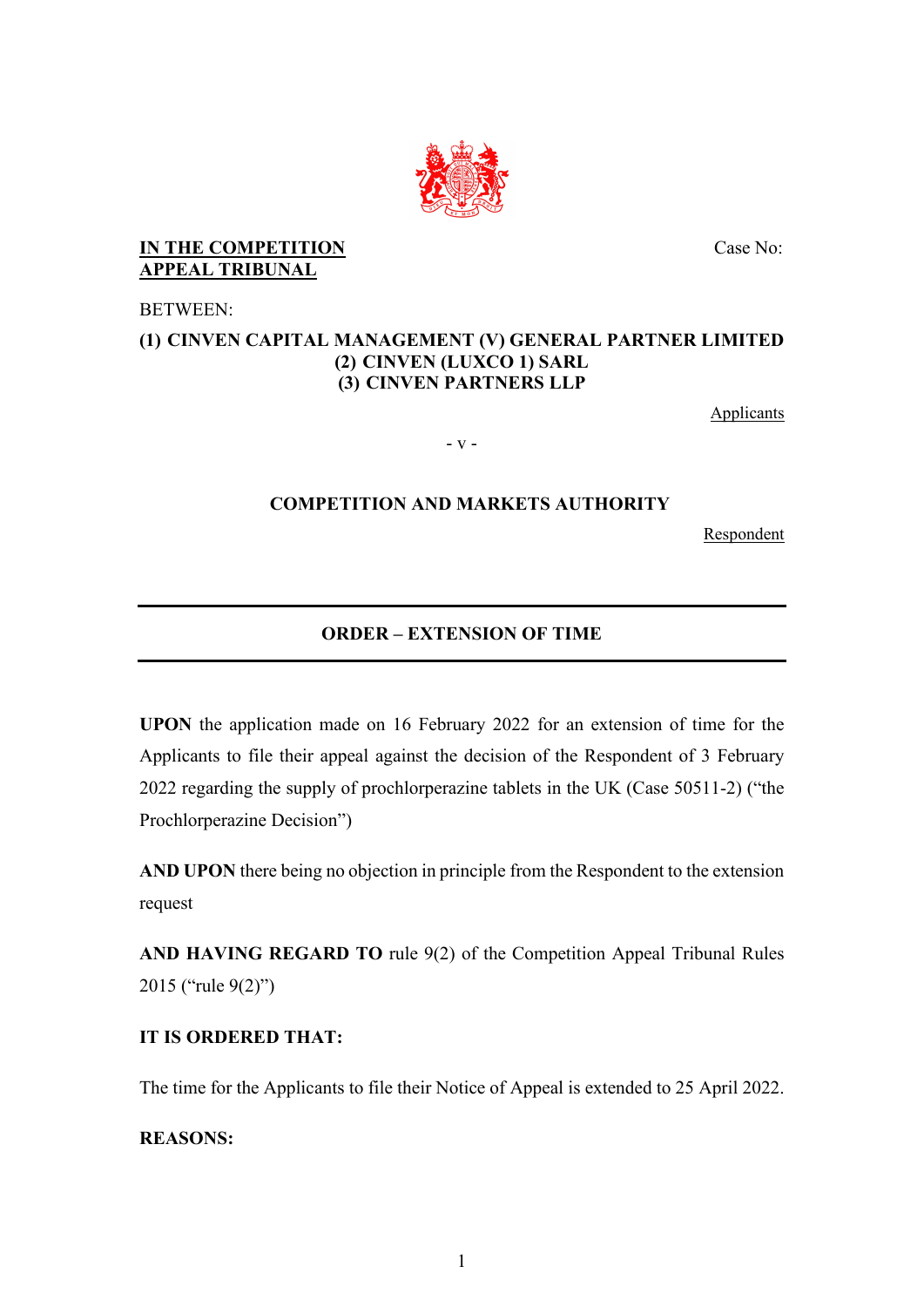- 1. The Applicants are addressees of not only the Prochlorperazine Decision but also of (i) a decision of the Respondent made on 15 July 2021 regarding the supply of hydrocortisone tablets in the UK ("the Hydrocortisone Decision"); and (ii) the decision of the Respondent of 29 July 2021 regarding the supply of liothyronine tablets in the UK ("the Liothyronine Decision"). Both the Hydrocortisone Decision and the Liothyronine Decision are subject to appeals currently before the Tribunal (under Case No. 1412/1/12/21 (the "Hydrocortisone Appeal") and Case No. 1421/1/12/21 (the "Liothyronine Appeal") respectively).
- 2. It has been ordered that both the Hydrocortisone and Liothyronine Appeals are to be progressed and case managed through the use of "Ambulatory Drafts", a process requiring front-loaded production of material from the parties involved. Pursuant to Orders of the President made on 28 January 2022 (in the Hydrocortisone Appeal) and 4 February 2022 (in the Liothyronine Appeal), there are multiple deadlines by which the Applicants will be required to prepare (and co-ordinate with other parties in respect of) sections of the Ambulatory Drafts in both appeals between now and the current deadline for their notice of appeal in respect of the Prochlorperazine Decision (being 4 April 2022).
- 3. It has been noted by the CMA in the Press Release for the Prochlorperazine Decision that "*this is the first time that a company has been fined by the CMA*  in three separate investigations".<sup>1</sup> The Applicants have instructed the same solicitor team in respect of all appeals, and wish to retain the same team which has acted for the Applicants throughout the administrative stages of the respective investigations.
- 4. The Applicants are therefore faced with the concurrent preparation of three separate appeals of lengthy and complex decisions, and the Application notes that their legal team will be heavily engaged in relation to the various filing deadlines in respect of the Hydrocortisone and Liothyronine Appeals in the

<sup>&</sup>lt;sup>1</sup> Press release, CMA fines firms over £35m for illegal arrangement for NHS drug (3 February 2022) https://www.gov.uk/government/news/cma-fines-firms-over-35m-for-illegal-arrangement-for-nhs-drug